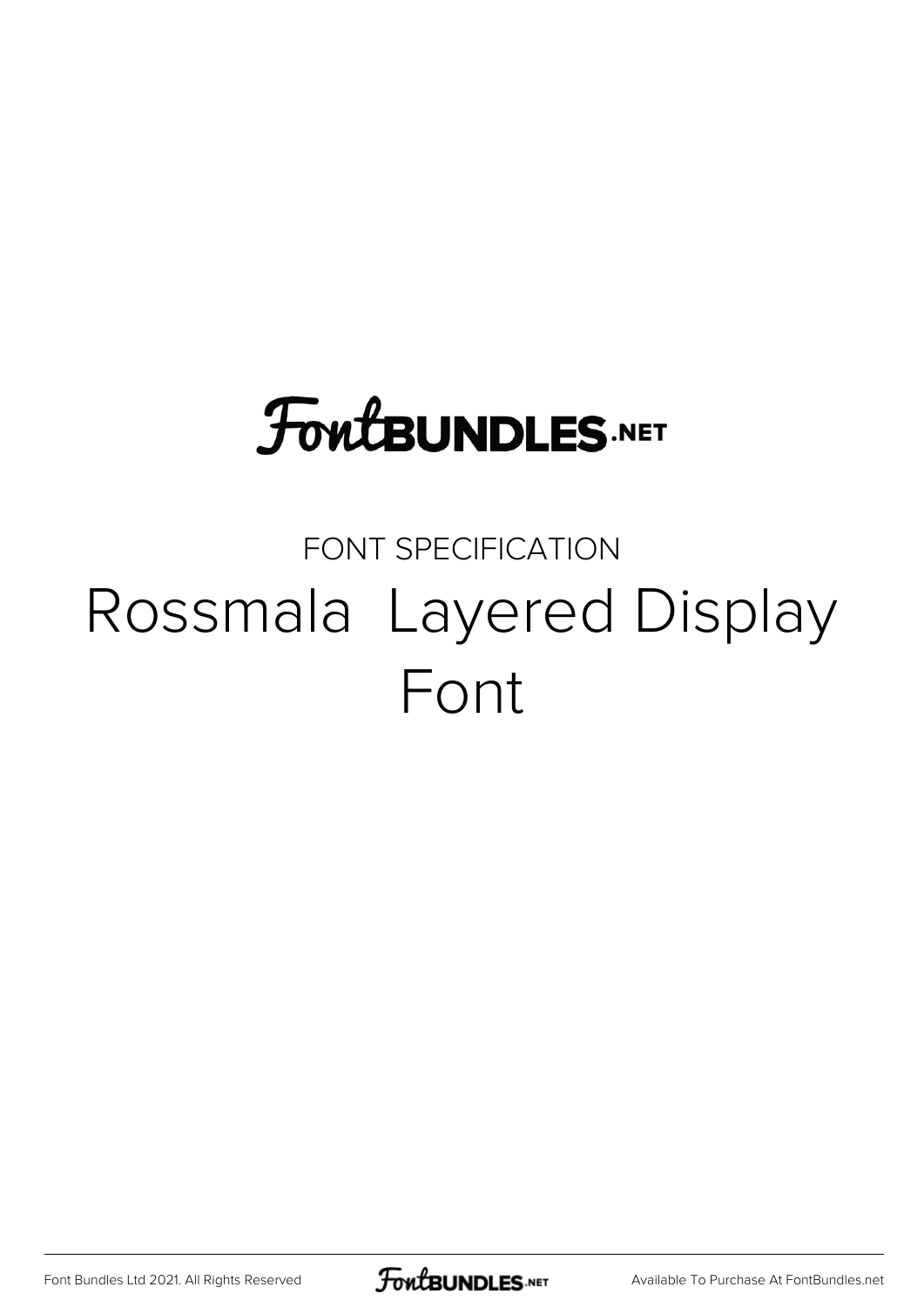#### Rossmala - Regular

**Uppercase Characters** 

### ABCDEFGHIJKL mnoporstuuw XYZ

Lowercase Characters

### abcdefghijklm nopgrstuvwxy  $\Rightarrow$

**Numbers** 



Punctuation and Symbols

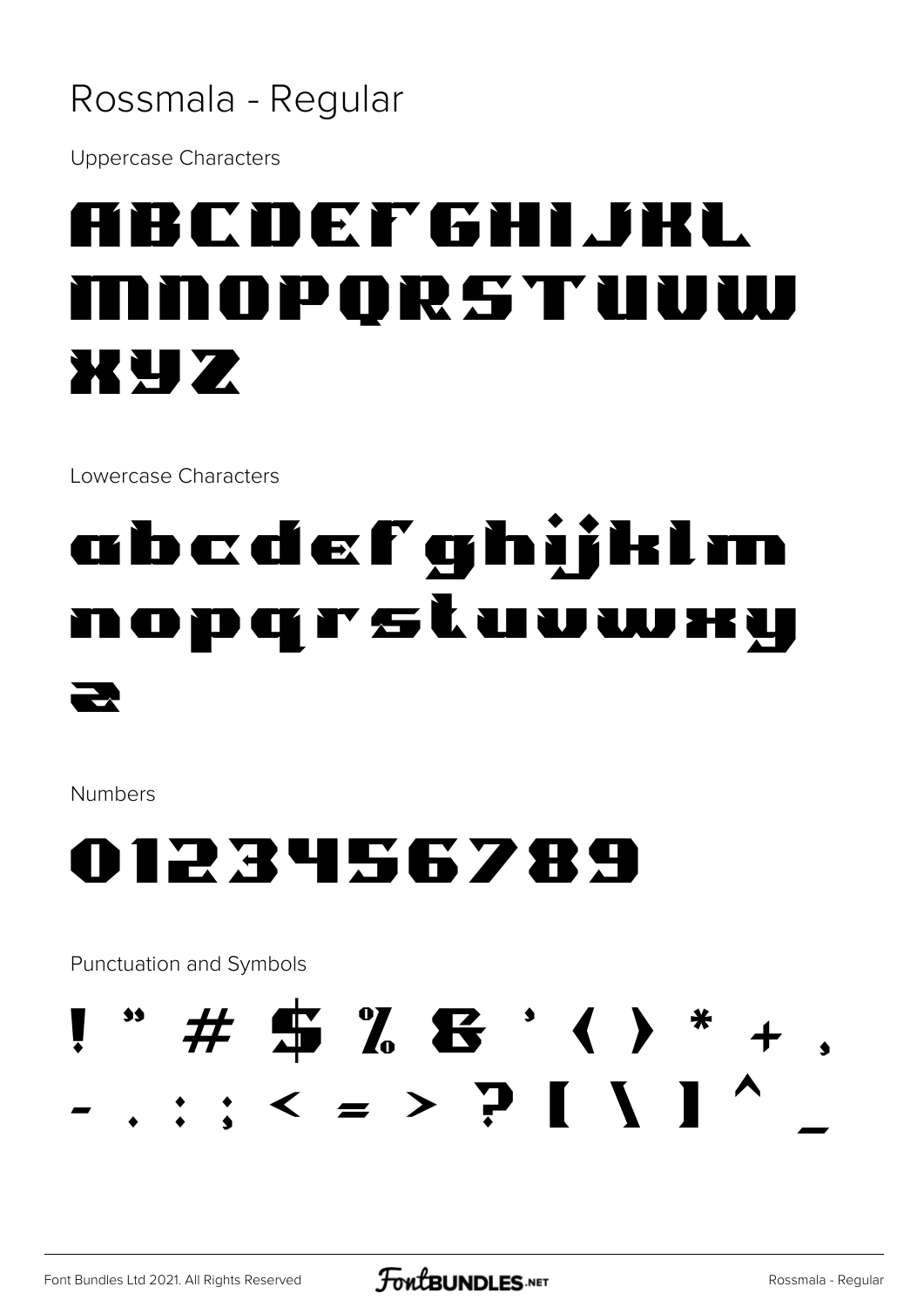# { | } ¡ ¢ £ ¤ ¥ ¦ § ¨ © « ® ¯ ° ± ² ³ ´ · ¸ ¹ »

All Other Glyphs

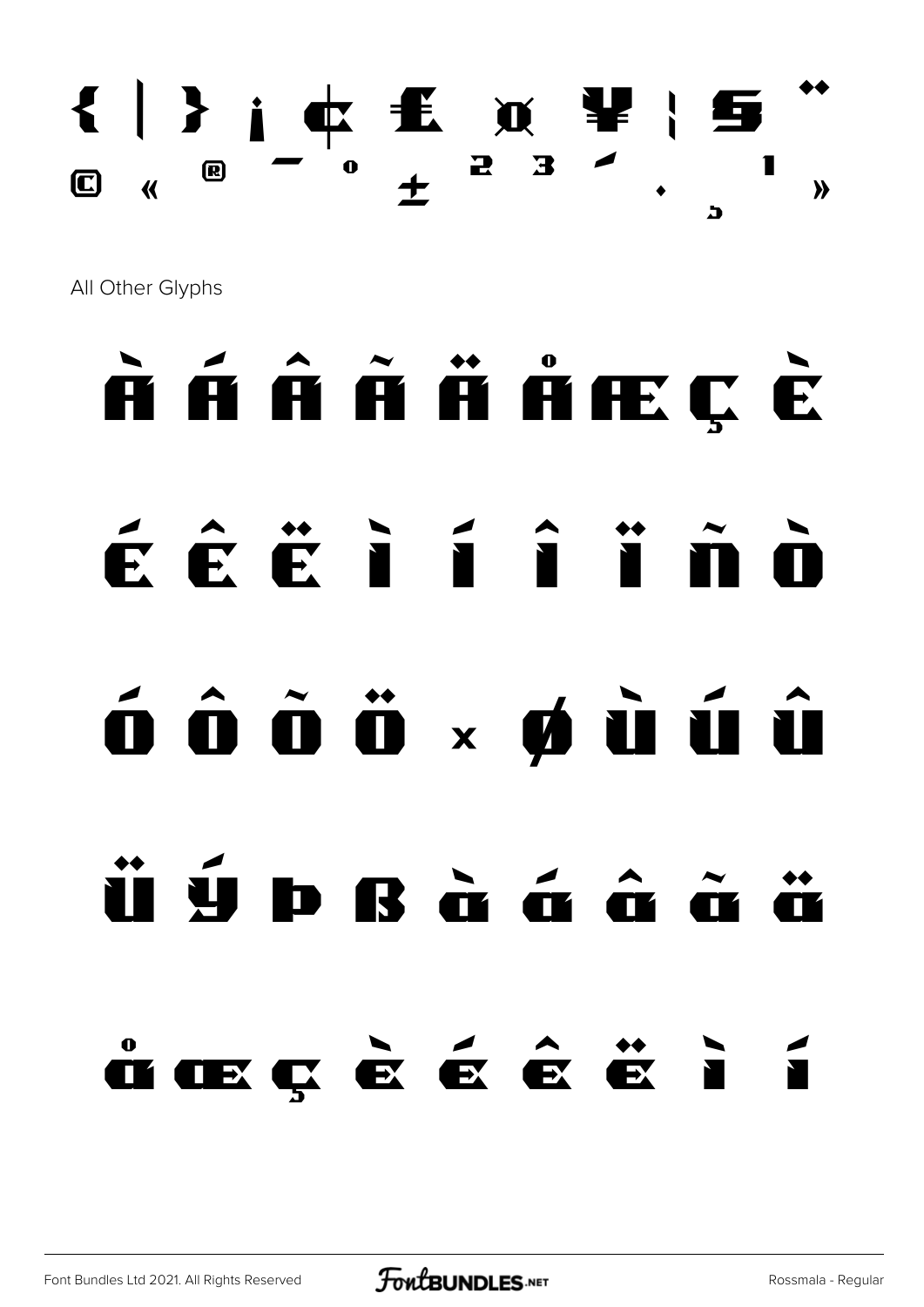# î ï ñ ò ó ô õ ö ÷

# ø ù ú û ü ý þ ÿ Ā

# $\tilde{\mathbf{a}}$   $\tilde{\mathbf{E}}$   $\tilde{\mathbf{a}}$   $\tilde{\mathbf{I}}$   $\tilde{\mathbf{a}}$   $\tilde{\mathbf{0}}$   $\tilde{\mathbf{0}}$   $\tilde{\mathbf{E}}$

# œ Š š Ū ū Ŵŵ Ŷ ŷ





# ̧ ẀẁẂẃẄ

 $\ddot{\mathbf{v}}$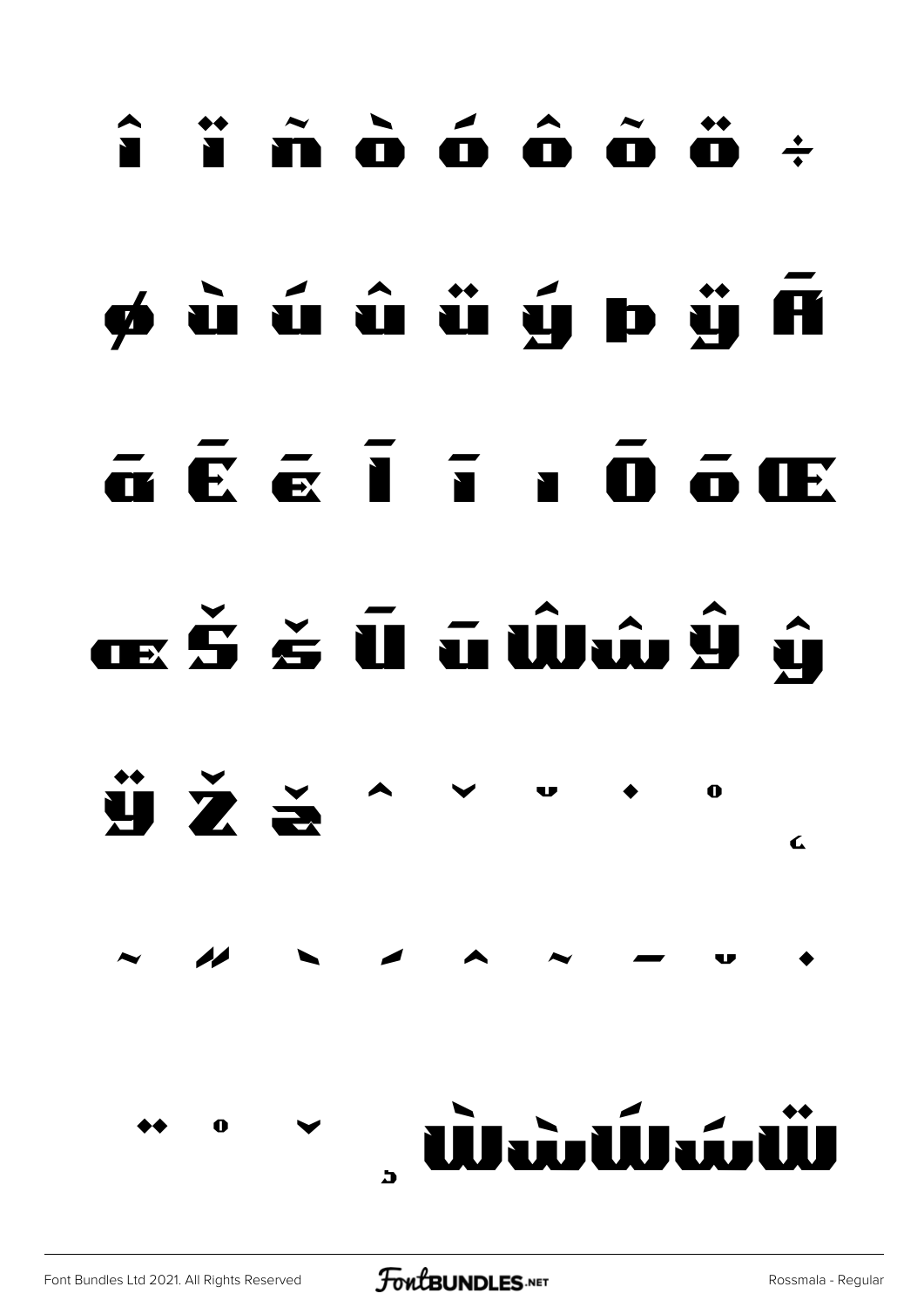

#### <u>प्राचानाः</u><br>सम्बद्धाः **SSOTIF ffigjyj fi**

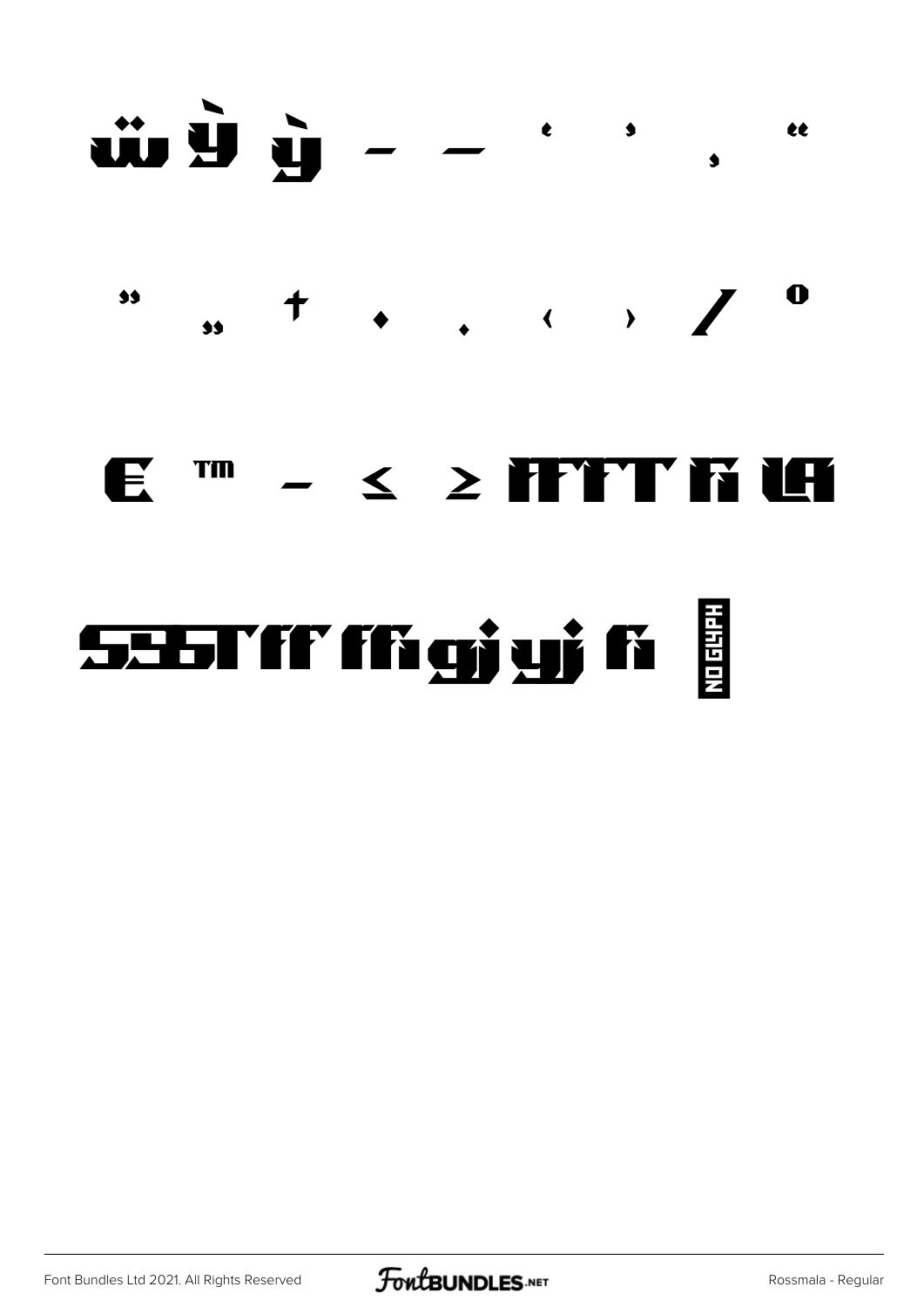#### Rossmala Extrude - Regular

**Uppercase Characters** 

# $1112772771111$ 1111111711732.7.1.1111111  $\frac{1}{2}$

Lowercase Characters

## பப் உபி உட்பிப் பேப்ப コフワ ウェブルニマアロ つつつつつ  $\rightarrow$

**Numbers** 



**Punctuation and Symbols**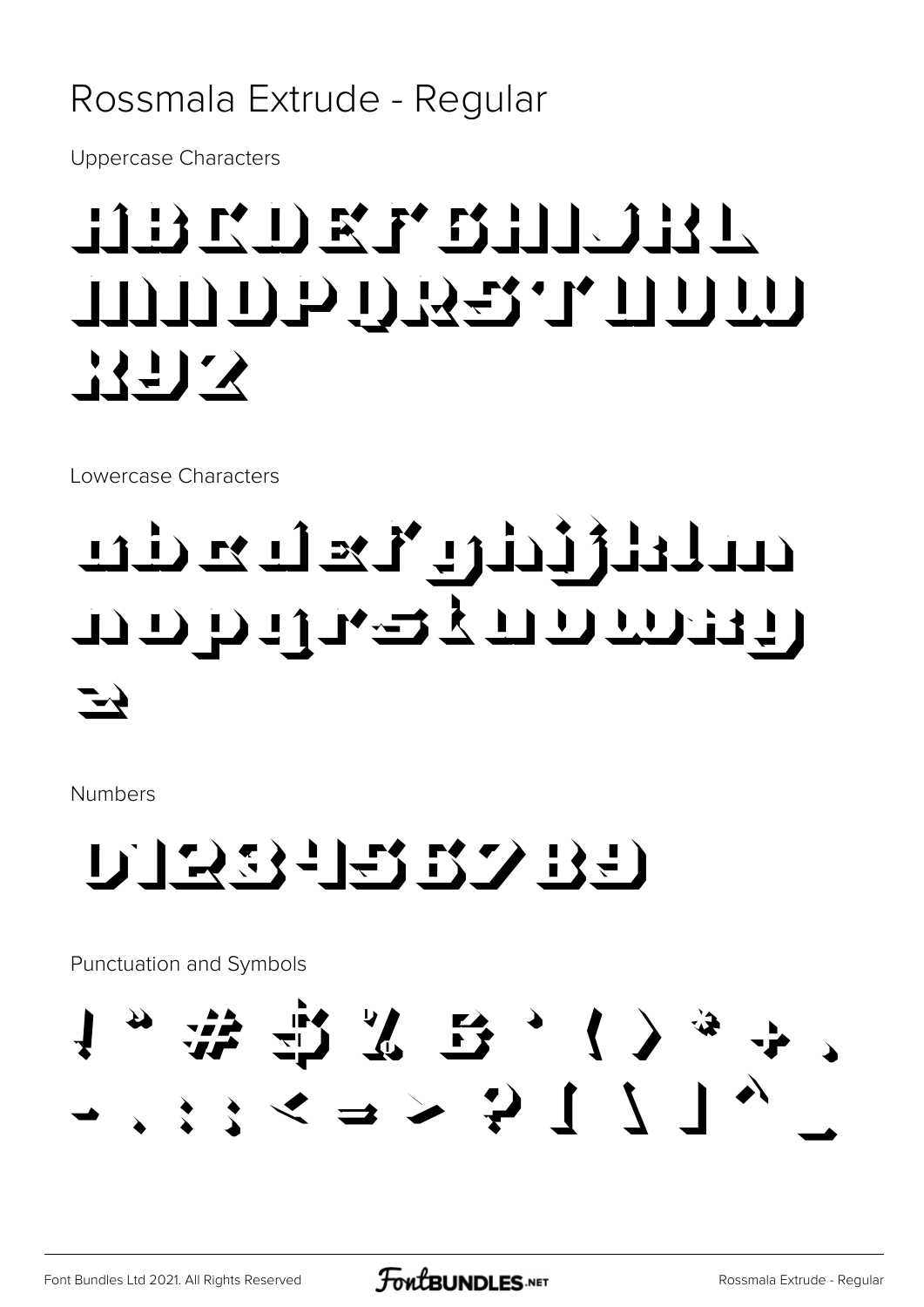${1}$   ${1}$   ${1}$   ${1}$   ${1}$   ${2}$   ${3}$   ${1}$   ${4}$   ${1}$   ${2}$   ${3}$   ${4}$ © « ® ¯ ° ± ² ³ ´ · ¸ ¹ »

All Other Glyphs

À Á Â Ã Ä Å Æ Ç È ŘŘŘJJÎ Ï Ï Ŭ Ó Ô Õ Ö × Ø Ù Ú Û  $\mathbf{j}$  j  $\mathbf{B}$   $\mathbf{B}$   $\mathbf{A}$   $\mathbf{B}$   $\mathbf{C}$   $\mathbf{C}$  if å æ ç è é ê ë ì í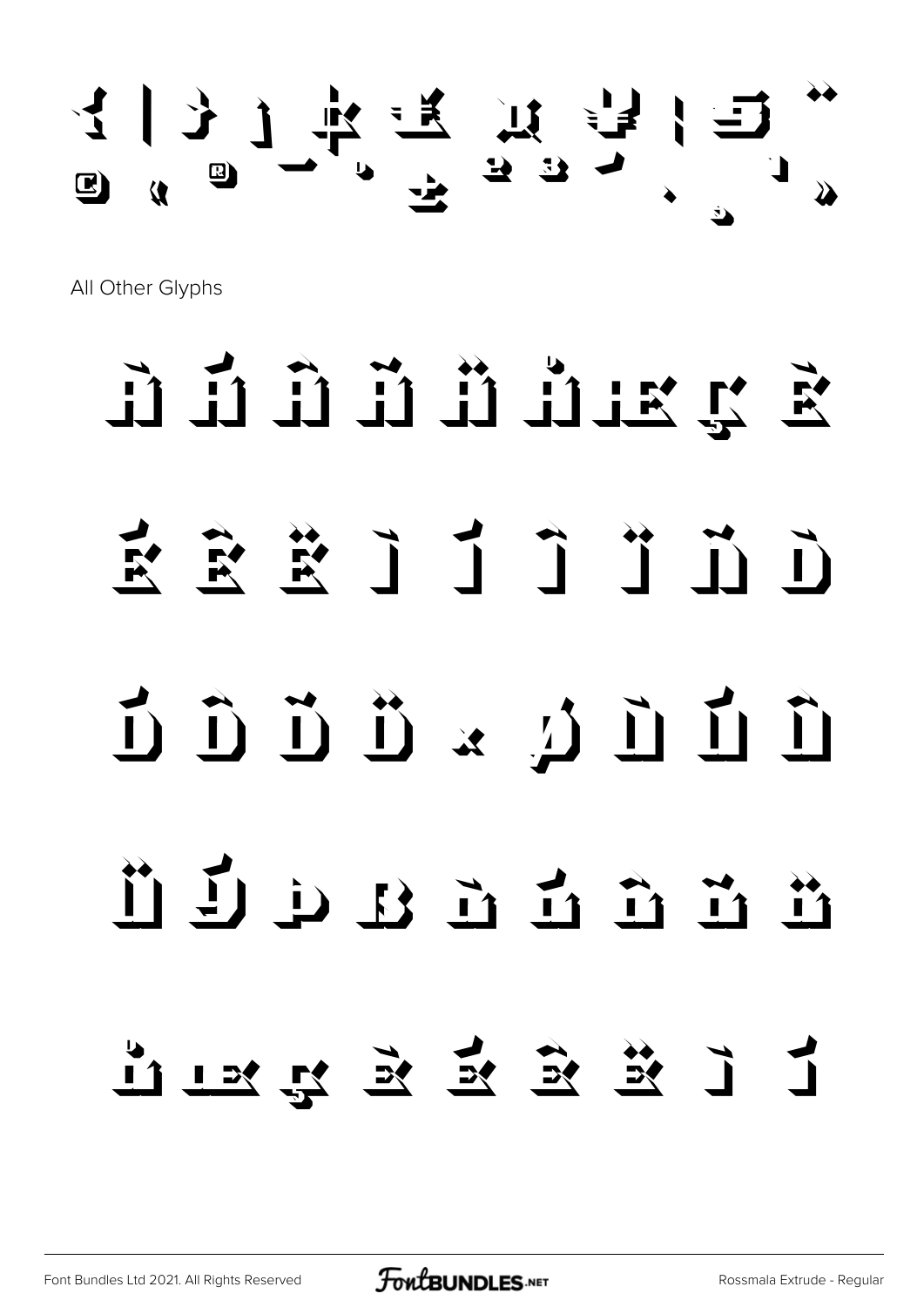# î ï ñ ò ó ô õ ö ÷  $\phi$   $\alpha$   $\alpha$   $\beta$   $\beta$   $\beta$   $\beta$   $\beta$ ā Ē ē Ī ī ı Ō ō Œ œ Š š Ū ū Ŵŵ Ŷ ŷ 当立  $\hat{\mathbf{z}}$  $\sim$   $\sim$   $\sim$   $\sim$   $\sim$   $\sim$   $\sim$  $\bullet$   $\bullet$   $\bullet$   $\bullet$ ̧ ẀẁẂẃẄ